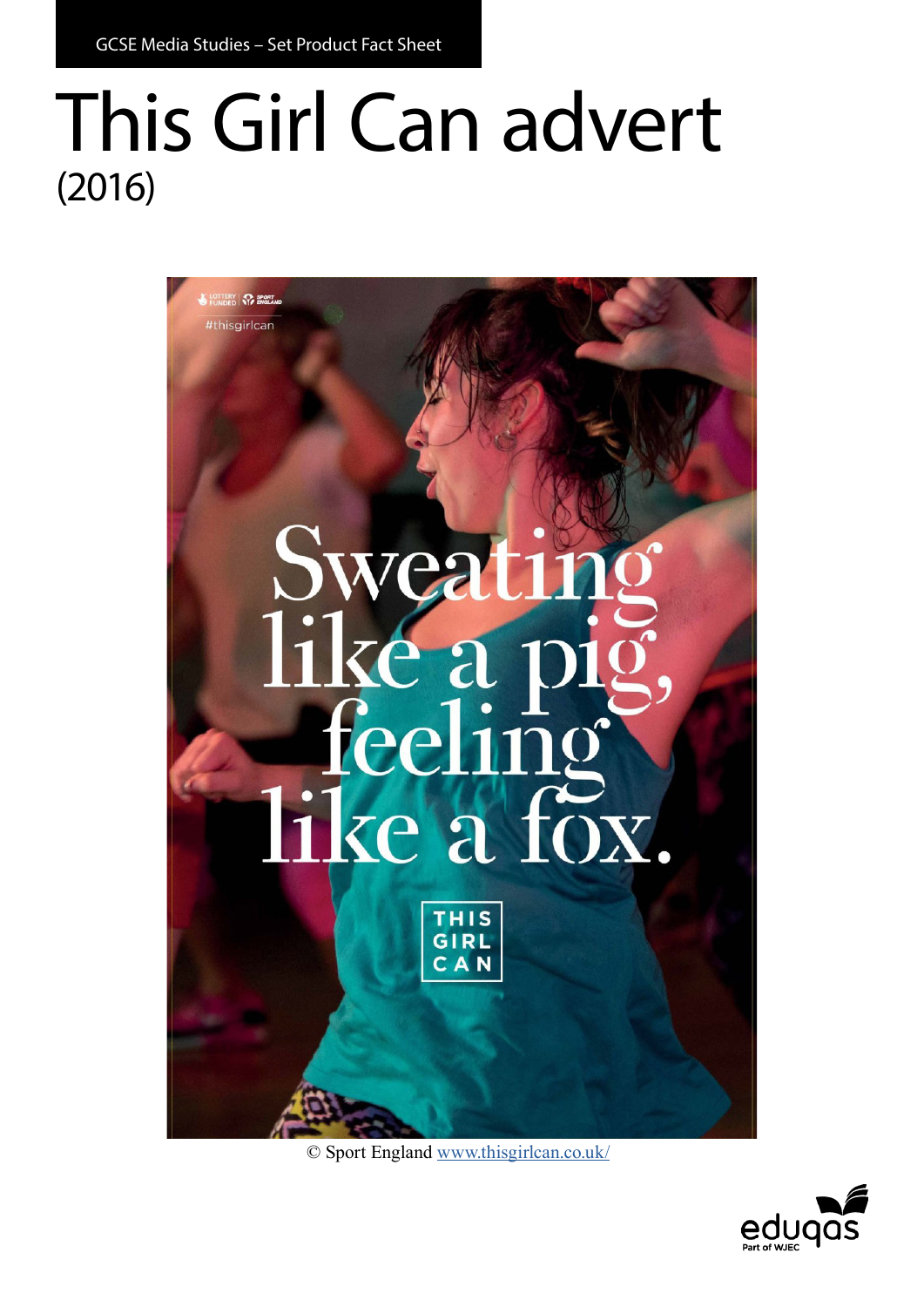# This Girl Can advert (2016)

### Component 1: Exploring the Media

#### Focus areas: Media Language Representation Media Contexts

#### BACKGROUND CONTEXT

- *This Girl Can* is a national campaign developed by Sport England and in conjunction with a wide range of partnership organisations.
- The purpose of the campaign is to break down the primary barrier holding women back from participating in sport – the fear of judgement. The campaign seeks to target and celebrate 'active women who are doing their thing, whatever that may be, no matter how well they do it, no matter how they look or even how red their face gets'.
- The campaign is currently funded by the National Lottery and backed by a government body, Sport England; there is no commercial aspect to it at all.

#### PART 1: STARTING POINTS – Media language

Social and Cultural Contexts:

- **Sport England** carried out a lot of research to figure out why there was such a big gender gap in **sports participation**. They discovered that two million fewer 14-40 year old women than men partake in sport regularly and they wanted to understand why.
- They discovered that:
	- » 13 million women said they would like to participate more in sport and physical activity.
	- » Just over 6 million of these are not currently active at all.
	- » Fear of being judged was the number one barrier for most women who felt they were unable to participate in physical activity.
- **As a result of the campaign, 1.6m women have started exercising** and the number of women playing sport and being active is increasing faster than the number of men.

Soon after the launch of the "This Girl Can" campaign, **Nike** released a more motivational campaign called **"Better for it"** which also portrayed a more 'real' side to fitness.

Consider the codes and conventions of media language and how media language influences meaning:

- A **central, striking, image** that encourages the reader to become intrigued to find out more about the **advert**:
	- » **A mid-shot of a woman in her thirties, exercising**. Unlike many advertising campaigns, this female is **not a celebrity**. By purposefully avoiding using a sporting legend or an athletic goddess, the campaign is able to **target ordinary women of all ages**, encouraging them to take part in sport and showing them that they can achieve.
	- » The lack of celebrity means that the woman in the advert feels **familiar**. The female in the image has her hair scraped up into a ponytail, she is sweating a lot and her clothes are not what society would consider fashionable. For all these reasons, there is a sense that you know someone like her or, in fact, you are her.
- The **dominance of this image** suggests she is the **protagonist of this narrative**, the 'hero' according to Vladimir Propp's character theory. She is heroic because she is embracing sport; she doesn't appear to care what anyone thinks and has shed any inhibitions. She is an inspiration to other women as it is obvious from her facial expression that she is really enjoying herself and is completely lost in the moment.
- Across the image is what the **campaign** itself calls a **mantra**, "Sweating like a pig, feeling like a fox." The campaign has taken a derogatory comment, "sweating like a pig" and turned it into something more positive.
	- » **Historically** it was considered un-ladylike to break into a sweat and, for many women, it is still the case. They don't want to be seen sweating as it makes them red in the face, ruins their make-up and makes them feel unattractive. However, this mantra turns